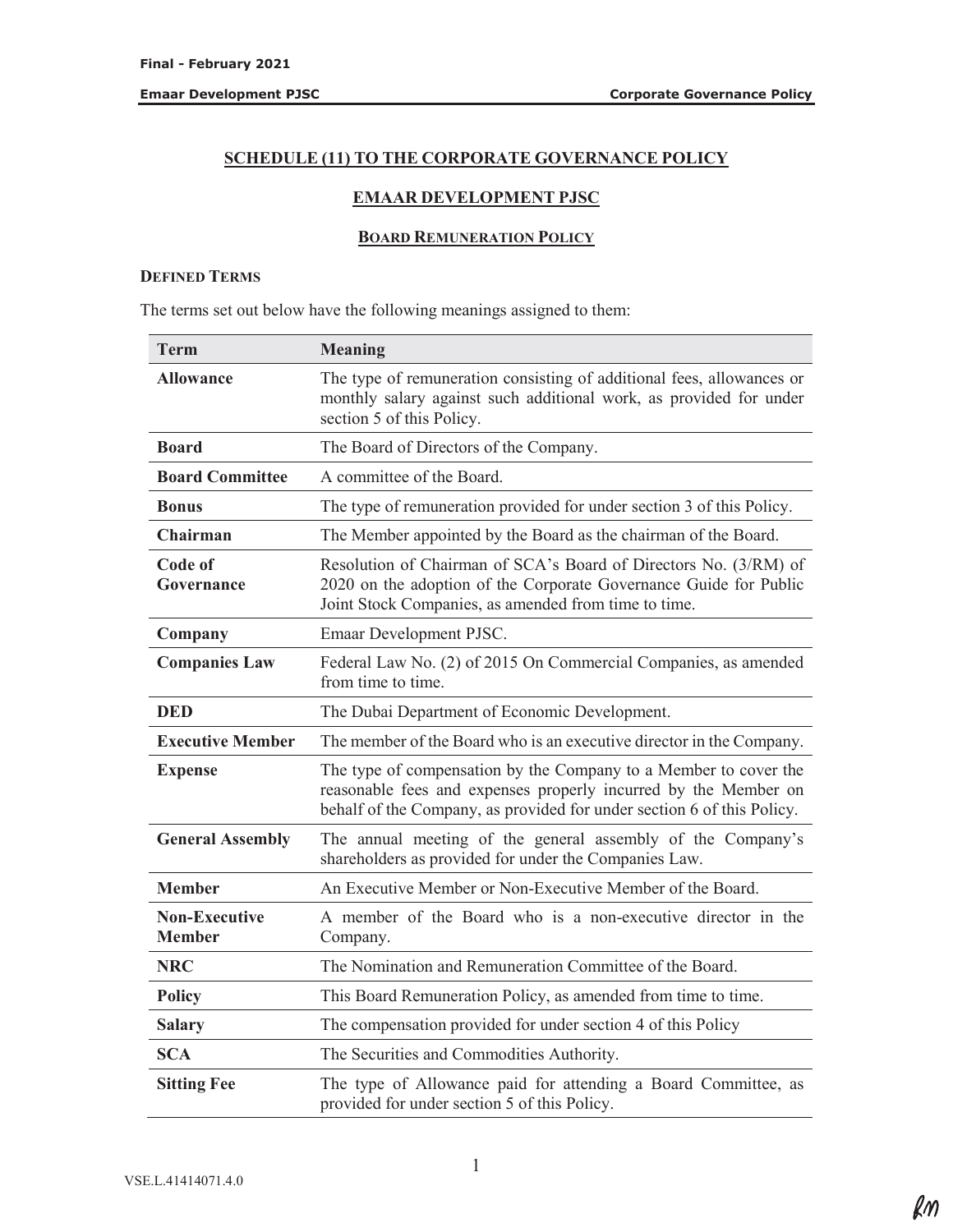## **1. INTRODUCTION**

- 1.1 This Policy has been prepared by the NRC pursuant to the Code of Governance and approved by the Board and the General Assembly.
- 1.2 The purpose of this Policy is to outline the method of remuneration of Members and the Chairman for their roles, contributions and participation in the Board and Board Committees by specifying: (a) the types of payments and remuneration which can be paid to Members; and (b) the limitations on such payments and remuneration.

## **2. PRINCIPLES**

- 2.1 This Policy is reviewed annually by the NRC to ensure that it is implemented effectively and as intended, and that it complies with the relevant requirements as provided for in the Code of Governance and the Companies Law, as amended from time to time.
- 2.2 Any material amendments proposed by the NRC to this Policy shall be reviewed by the Board and approved by the General Assembly.
- 2.3 The NRC and the Board will ensure that the level and composition of remuneration for Members and the Chairman is sufficient and justifiable to attract and maintain talented individuals who can properly fulfil the duties expected of such roles and at all times shall be reasonable and proportionate to the Company's performance.
- 2.4 Members' remuneration is linked to the Company's performance in the medium and long term which requires an assessment of such financial performance and the manner in which it is achieved. In preparation of the annual review, the NRC may also consider data from comparable companies or from other relevant sectors, bearing in mind the size of the Company's business, its complexity and its geographic footprint.
- 2.5 Members' remuneration shall consist only in the types of remuneration set out in this Policy and Members would not be entitled to any other form of remuneration by the Company.

## **3. BONUS**

- 3.1 Members may be paid a Bonus annually in accordance with and subject to the Companies Law and the Code of Governance.
- 3.2 The aggregate amount of all Bonuses shall not exceed 10% of the net profits of the preceding financial year (after deducting all depreciation and reserves), whichever is lower.
- 3.3 The Board, having taken into account the proposals by the NRC for the payment of Bonus, shall propose the amount of the Bonus for each preceding financial year to the shareholders at the General Assembly relating to such financial year and the amount of Bonuses shall be subject to approval by the Company's shareholders at the General Assembly pursuant to the Companies Law.
- 3.4 Subject always to the aggregate limit set out in paragraph 3.2 above and as determined annually by the NRC and approved by the Board, a Bonus may take the form of: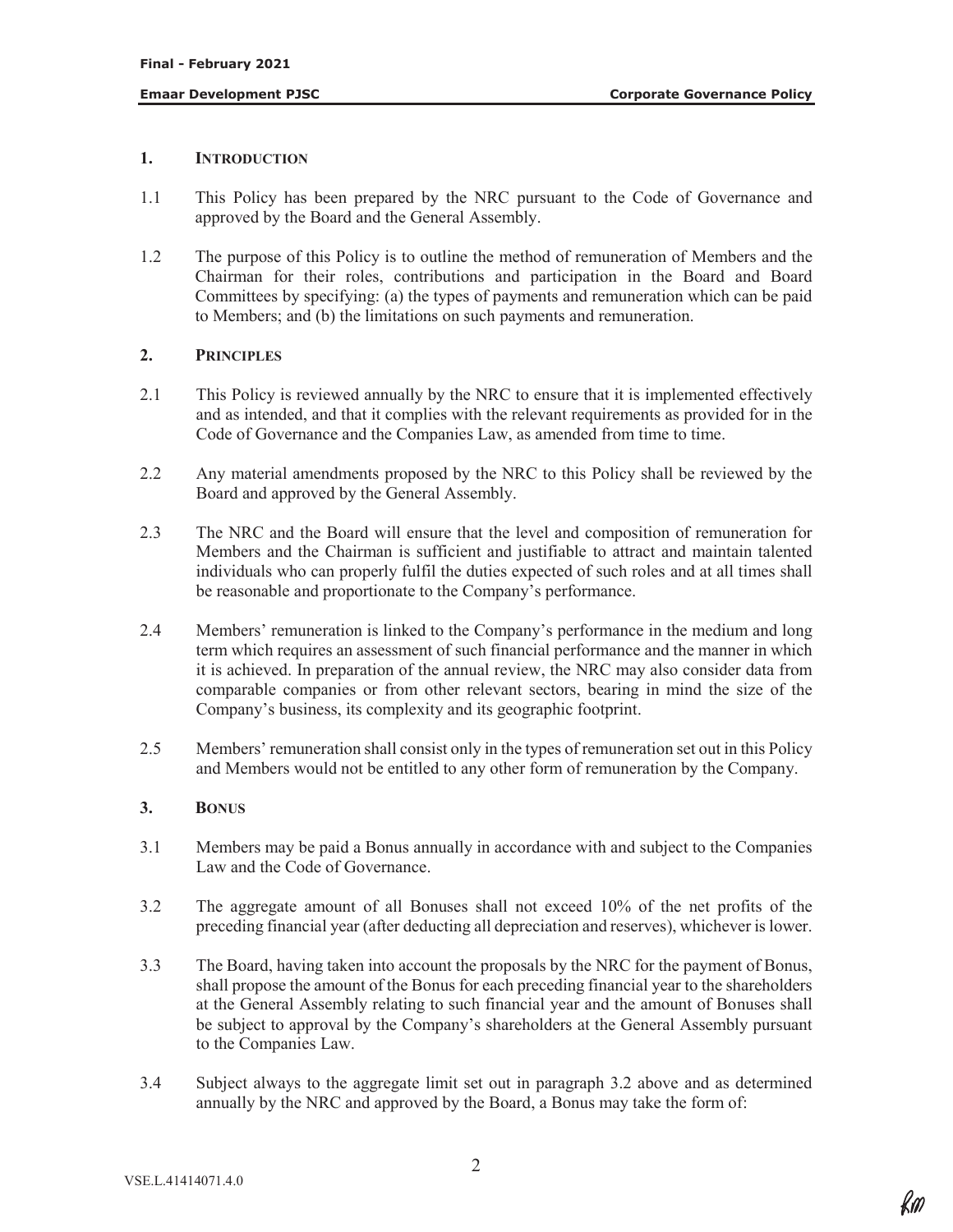- (a) a percentage of the net profits of the Company of the preceding financial year;
- (b) a percentage of the net profits that are distributable; or
- (c) a fixed amount which is reasonable and commensurate with the performance of the Company.
- 3.5 Fines which may have been levied against the Company by the SCA or the DED due to violations by the Board of the Companies Law or the articles of association of the Company during the preceding financial year shall be deducted from the aggregate Bonus amount. The General Assembly may decide not to deduct such fines or part thereof if it considers that such fines were not the result of any default or error on the part of the Board.
- 3.6 Upon determination and approval of the amount of the Bonus at the General Assembly, the Company shall pay each Board member his/her respective Bonus within 15 days after the General Assembly.

### **4. SALARIES**

In addition to Bonuses:

- 4.1 Executive Members may be paid an annual or monthly Salary against their executive duties. The salary of Executive Members shall be proposed by the NRC and approved by the Board and shall be determined with consideration to:
	- (a) the skills and experience of the Executive Member;
	- (b) the level of his/her contribution to the Company's business; and
	- (c) being reasonable and proportionate to the Company's performance in the short and long term.
- 4.2 Non-Executive Members shall under no circumstances be entitled to a monthly or annual Salary.

# **5. ALLOWANCES AND SITTING FEES**

- 5.1 In accordance with the Code of Governance, Members who participate in Board Committees or exert special efforts for the Company, may receive Allowances against such additional work. All such Allowances shall be paid as proposed by the NRC and approved by the Board. For the avoidance of doubt, simply attending a Board meeting shall not be considered as a special effort or additional work.
- 5.2 Members, including Non-Executive Members, are entitled to a Sitting Fee for attending the meetings of Board Committees. Such Sitting Fee shall not exceed AED 12,000 per member per meeting, to be paid on monthly basis or as decided by the Board. The amount of any Sitting Fees shall be proposed by the NRC and approved by the General Assembly, and will depend on the number of Board Committees, the attendance of Board Committees meetings, and the position/role of the Member on such Board Committees (i.e. whether she/he is the chair or simply a member of the Board Committee).
- 5.3 For the avoidance of doubt, the Board shall not under any circumstances grant a Sitting Fee to the Members for attending Board meetings, in accordance with the Code of Governance.